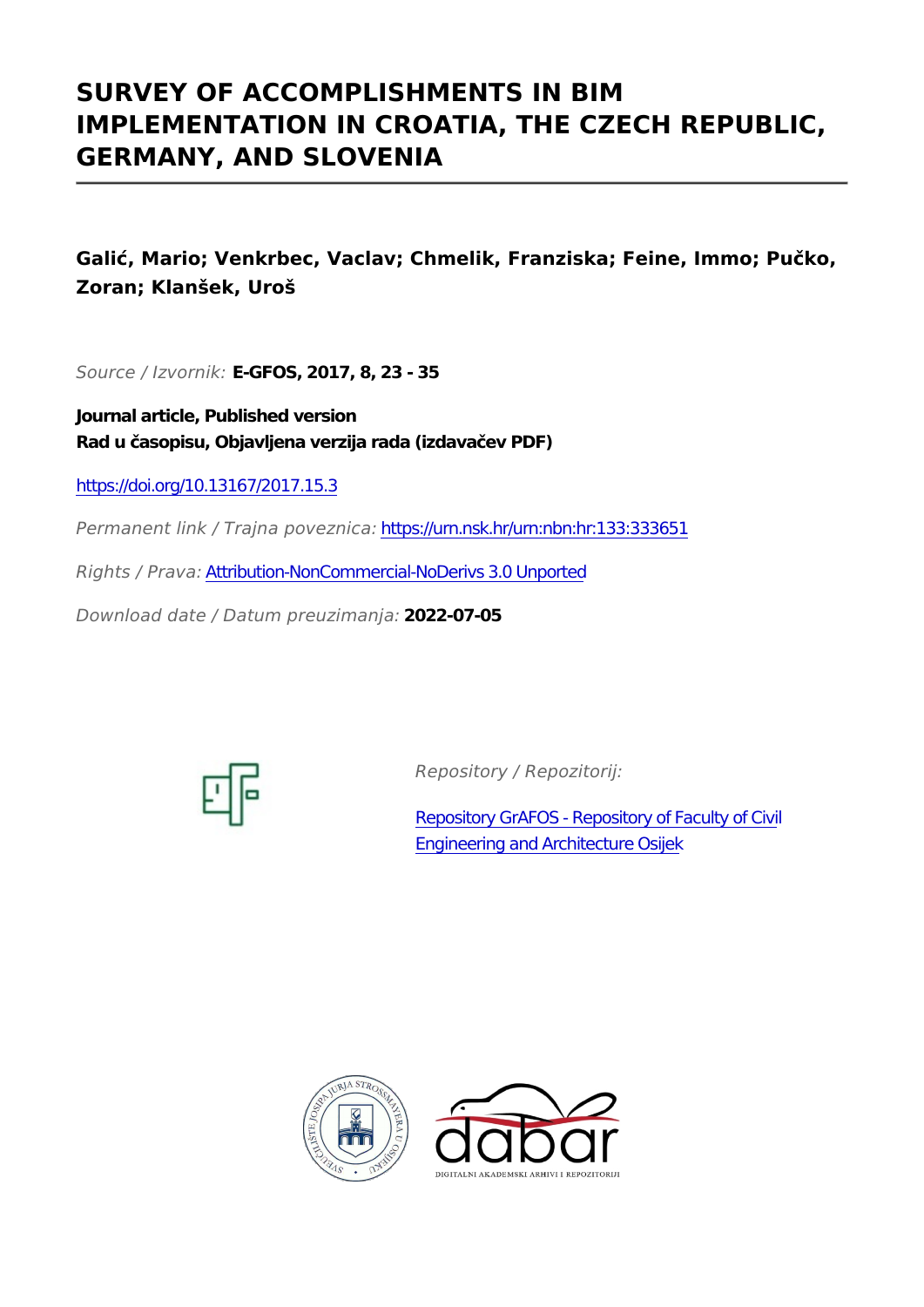## **SURVEY OF ACCOMPLISHMENTS IN BIM IMPLEMENTATION IN CROATIA, THE CZECH REPUBLIC, GERMANY, AND SLOVENIA**

*Scientiffic paper / Znanstveni rad*

*(Received: 13 November 2017; accepted: 8 December 2017)*

*Josip Juraj Strossmayer University of Osijek, Faculty of Civil Engineering Osijek, Assistant Professor Corresponding author: mgalic@gfos.hr*

#### **Vaclav Venkrbec**

*Brno University of Technology, Czech Republic, PhD candidate*

#### **Franziska Chmelik**

*Bauhaus University Weimar, Germany, PhD candidate*

**Immo Feine**

**Mario Galić**

*Bauhaus University Weimar, Germany, PhD candidate*

#### **Zoran Pučko**

*University of Maribor, Slovenia, PhD candidate*

#### **Uroš Klanšek**

*University of Maribor, Slovenia, Associate Professor* 

**Abstract:** Building information modelling (BIM) may currently be considered the fastest developing concept in the field of construction management, aiming to become a global standard. Although the roots of the concept date back to the mid-1970s, some original expectations are still missing from its implementation. There has been a time gap between its theoretical and practical implementations. While the simultaneous development of information technologies is one reason for the implementation delay, other reasons remain unclear. This paper analyzes the gaps between theoretical and practical BIM application, as well as the legislation regarding BIM implementation in four countries (in alphabetical order: Croatia, the Czech Republic, Germany, and Slovenia). The paper additionally presents a survey of current practical BIM applications as well as general and theoretical feedback from construction projects that implemented BIM.

**Keywords**: BIM; construction industry; implementation; project management; survey

# **PREGLED DOSTIGNUĆA PRIMJENE BIM KONCEPTA U HRVATSKOJ, ČEŠKOJ, NJEMAČKOJ I SLOVENIJI**

**Sažetak**: Jedan od najbrže razvijajućih koncepata u domeni metoda i alata za upravljanje građevinskim projektima, uz konačni cilj da postane globalni standard, je informacijsko modeliranje građevina, tj. BIM. Iako se koncept razvija od sredine 1970-ih, neka od originalnih očekivanja u njegovoj primjeni i danas nedostaju. Očito je da postoji vremensko odstojanje između njegove teorijske i praktične primjene. Istovremeno, razvijanje nužnih alata informacijske tehnologije je jedan od razloga zašto praktična primjena zaostaje, no ostali razlozi su još nejasni. U ovome radu autori analiziraju razlike između teoretske i praktične primjene BIM-a u zemljama odakle dolaze (Hrvatske, Češke, Njemačke i Slovenije). Rad predstavlja pregled trenutačnih dostignuća primjene BIM-a te povratnih informacija s projekata na kojima je BIM primijenjen.

**Ključne riječi**: BIM; građevinarstvo; implementacija; pregled; upravljanje projektima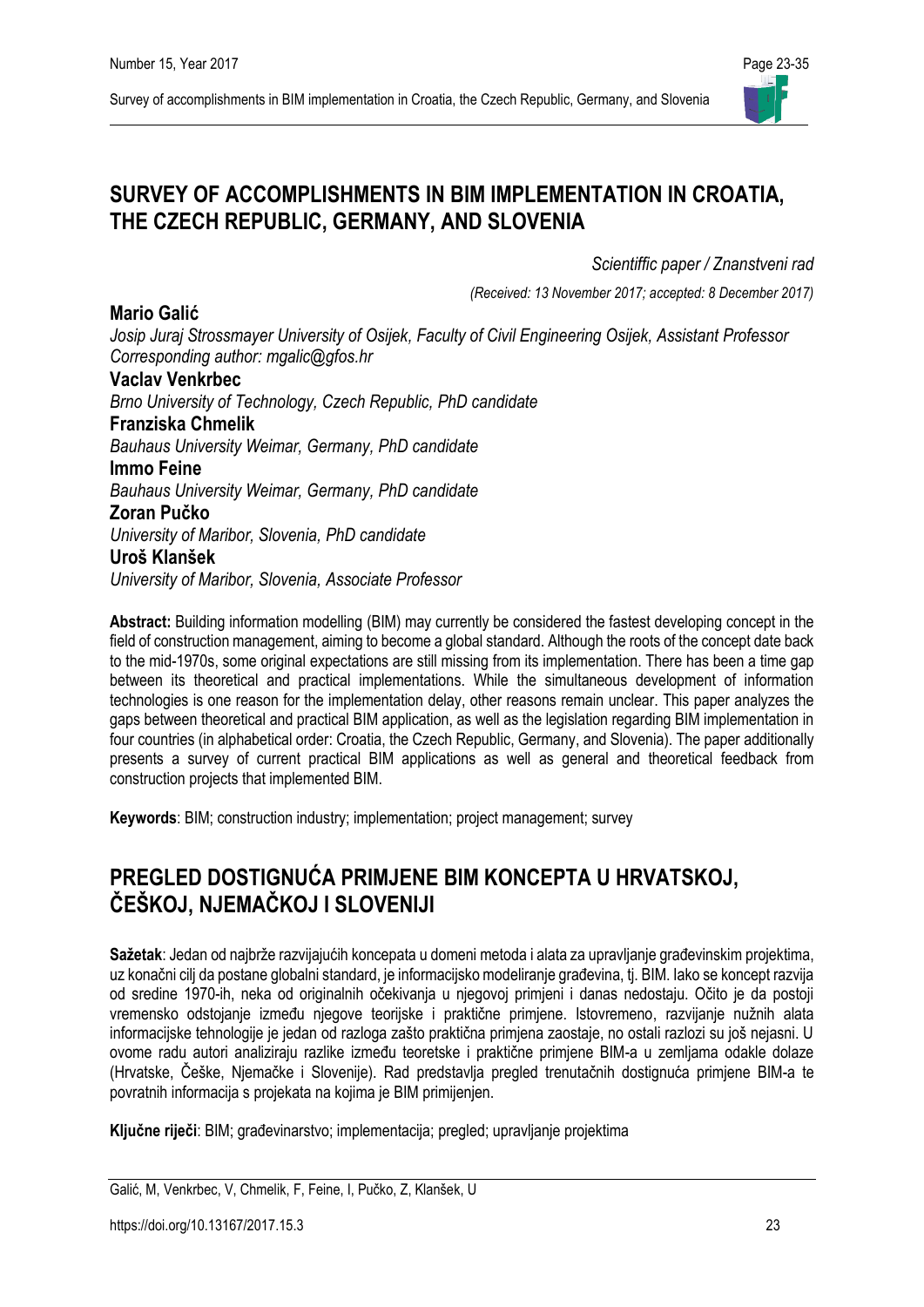### **1 INTRODUCTION**

Building information modelling (BIM) may currently be considered the fastest developing concept in construction management. It focuses on construction market globalization, corresponding with the general trend towards globalization, and follows the also fast–developing information technology sector [1]. It has, however, been a while since Chuck Eastman [2] presented the revolutionary idea of BIM, and it is time to make a breakthrough towards matching expectations, potentials, and feasible practical outcomes. Asymmetry remains between the understanding and expectations of construction project stakeholders using BIM. Some authors define BIM as a 3D presentation of information gathered and compressed into a model by which a building should be constructed [3, 4], whereas others define it as a platform for integrating and visually presenting project management (PM) tools [5, 6]. Still other authors say BIM is changing the use of construction PM tools, stakeholders, contracting, and concepts by acknowledging and merging project life cycle phases [3, 7, 8], in practice becoming a modern PM tool itself. In addition to the different stakeholder and researcher perspectives on BIM, there are different levels of BIM acceptance among well-developed AEC industries (in the USA, EU, Australia, etc.).

Regardless of its global acceptance, BIM is developing on a local level wherein countries develop their own strategies based on previous global experiences and their AEC industry circumstances. In 2014, the EU commission issued directive 2014/24/EU [9], which recommends member states use building information electronic modeling tools in public construction projects. This clearly suggests a trend towards a unique construction market in the EU enhanced by BIM–based methodologies. However, there are significant differences in BIM acceptance levels across the EU, clearly demonstrated by the fact that BIM has been mandatory in northern EU countries (such as Finland, Denmark, and the UK) for almost a decade whereas the legislative framework for BIM is still a matter of discussions and pilot projects in other nations.

Motivated by the trend of "learning on experiences" in terms of gradual BIM implementation, this paper presents a review of the current levels of BIM implementation in several countries (in alphabetical order: Croatia, the Czech Republic, Germany, and Slovenia). These reviews of BIM acceptance, listing relevant BIM–concerning initiatives, national projects groups, standardization initiatives, legislation framework, relevant scientific achievements, and literature, were performed by authors from each country. The discussion and conclusions section presents the overall research findings both generally and for each analyzed country.

### **2 BIM IN CROATIA**

Since the recession in 2008, which had strong negative impact on construction, the Croatian AEC industry has been undergoing a type of reengineering focused on lean and automated construction processes [10]. As such, BIM has drawn attention in Croatia. Given its strengths in constructability, Croatian AEC oriented scientific, educational, and professional circles are generally aware of the potential and nigh–inevitability of BIM implementation in the future [11]. However, as with any new concept, the aforementioned circles are reluctant to adopt and implement, an obvious trend observed with CAD adoption in Croatia. Even though Croatia has well developed and organized AEC–focused professional associations and chambers, including general guidelines for the practical implementation of BIM published by the Croatian chamber of civil engineers in 2017 [12], BIM was and still is primarily emphasized and developed in scientific and educational circles. There is still no sign of BIM in Croatian construction legislation. However, there are active initiatives making the first steps towards standardizing BIM with the Croatian Standards Institute.

The first articles published in Croatia regarding BIM were on OTMC in a 2011 conference [13, 14]. The first related journal article published in Croatia was presented in 2013, concerning the prospects of adopting BIM for housing refurbishment projects in the UK [15]. In the following year, numerous BIM–related papers were published in Croatian publications and/or by Croatian authors, clearly signaling that BIM became a relevant topic in Croatia. Literature has been published presenting the relationship between BIM and project management from the perspective of stakeholders in the EU [8, 16], including an approach for implementing BIM in deconstruction projects, and [17] published an article with a quantitative proof that the main obstacle to practical BIM implementation is not its cost, but rather the lack of preexisting computational skills and knowledge, as well as a lack of awareness of its potential. The same year, [18] presented a paper on BIM applications in project monitoring by gathering and filtering construction photo data.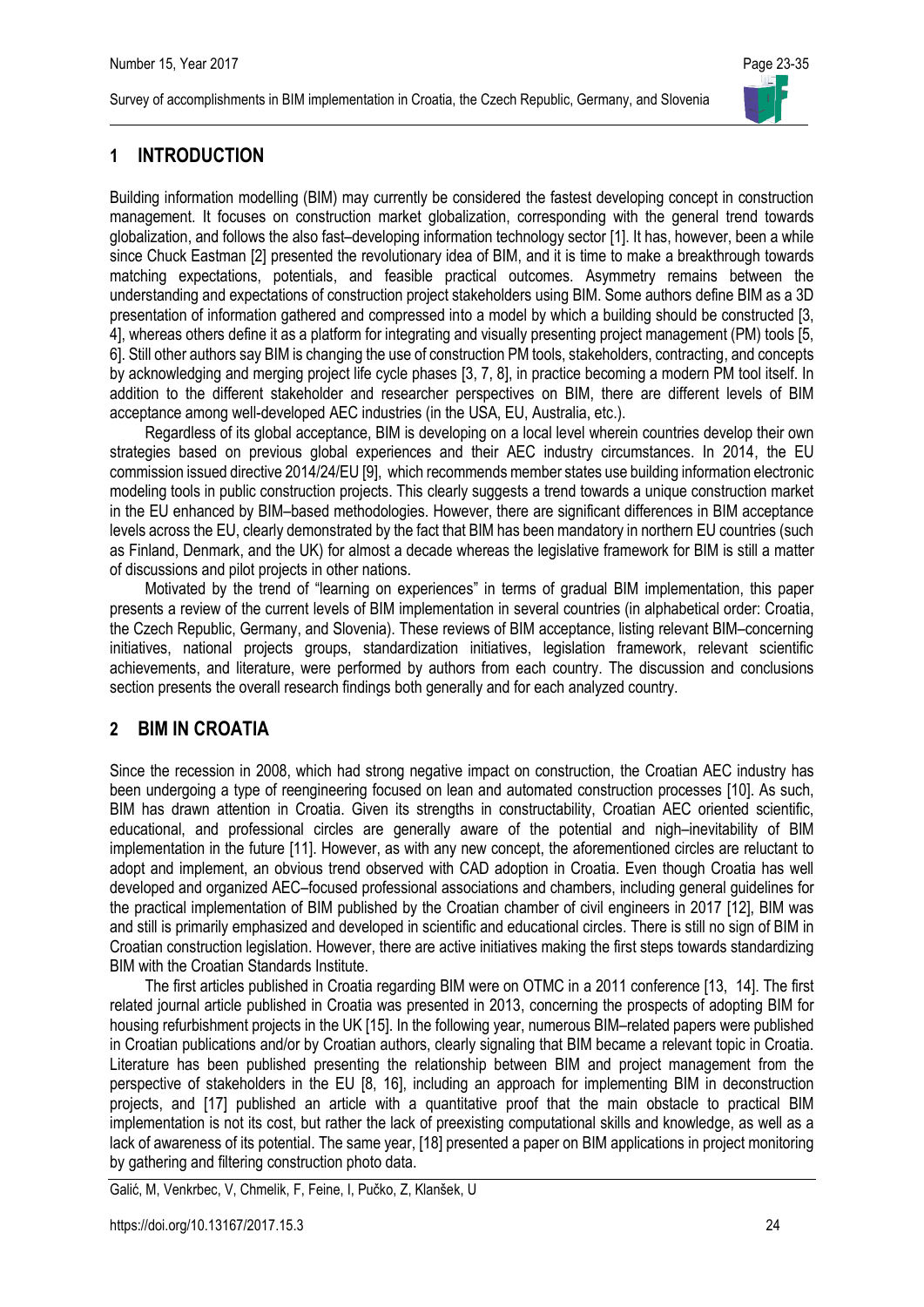

At the Croatian Civil Engineers' forum in 2014, [19] was presented regarding the improvement potentials and educational achievements in Croatian civil engineering faculties achieved by embracing BIM and incorporating it into study programs. The authors of the aforementioned paper underlined the necessity of multidisciplinary structured teams for structuring national frameworks and regulations, which would ease the transition of BIM from educational to practical uses, a conclusion shared by the authors of [20] as well. These theses were partially confirmed in the research published in [21], which revealed Croatian AEC practitioners are familiar with the concepts of BIM but in most cases have not yet implemented it in their projects. An analysis of BIM applications and its reliability in construction element load analyses was presented in [22] with a simple methodology for expanding the application concepts. Alongside the adoption of BIM in study programs at some Croatian faculties, there have been seminars, programs, and workshops organized by private companies as life–long learning seminars for practitioners and students, primarily oriented towards BIM tools (e.g. Autodesk, Graphisoft, etc.).

In recent years, the Croatian Association of Civil Engineers and Croatian Chamber of Architects and the Croatian Standards Institute have begun structuring multidisciplinary task groups (i.e. subcommittee TU B1) with the goal of creating national guidelines for BIM that will serve as a path for its implementation in the Croatian AEC industry. Unfortunately, feedback from executed BIM pilot projects in Croatia is either missing or insufficiently transparent for use as a tool in "learning on projects," further BIM development, or as supporting ground for BIM implementation in the Croatian construction industry.

### **3 BIM IN THE CZECH REPUBLIC**

The current state of BIM methodology implementation in the Czech Republic is closely related to the status of BIM methodology as a relatively new issue in the country. Despite the promotional efforts of academics, some public organizations, and experts, BIM is not commonly used in practice. One of the first public organizations dealing with BIM was the Czech BIM Council [23]. This organization was founded in 2011 and was the primary trigger for discussions regarding the appropriateness of BIM methodology.

The first annual conference called "BIM Day" was organized by the Czech BIM Council (czBIM) in 2011 in Prague. At this conference, international experts from the Netherlands, Switzerland, the United Kingdom, Norway etc. gave lectures to participants in the field of BIM between 2011 and 2016. Since its inauguration, the conference has become a major annual event in the BIM field in the country. BIM Day 2017 featured exclusively Czech speakers for first time, indicating an increase in BIM projects and pilot experiments solved by companies and experts in the last few years. Over time, other annual conferences have appeared in the Czech Republic including "BIM in the construction industry," "BIM Revit Forum," and most recently "BIM and cost estimation." All these conferences bring together parties and experts interested in BIM. However, it should be noted they have very similar points of interest. Another public conference founded in the same year, called the BIM-Forum [24], focused on the uses, standards, and current trends of Autodesk Revit software. Given these developments, it can be stated that BIM implementation started "from the bottom" in the Czech Republic, rather than from a government decision.

Several working groups for particular areas of BIM implementation have been established as part of czBIM. Working group PS #01 - Standards & Legislation was established first. This working group published a BIM handbook in 2013 [25] in cooperation with czBIM and the scientific center AdMaS, a part of the Brno University of Technology. This BIM handbook focuses on explaining the main aspects of BIM methodology, terminology, and implementation advantages and disadvantages. It also presents a possible connection to Czech legislation and standards. The second published document was the BIM continuity to the European Parliament and Council Directive 2014/24/EU public procurement and repealing Directive 2004/18/EC, published by the czBIM in 2014 [26]. It focused on structuring transparency in public procurements and integrating BIM as a tool to achieve this. The group czBIM PS#01 also translated the European standards for BIM, ČSN ISO 12006-2 and ČSN ISO 16757-1, into the Czech language.

The main objective of the working group PS#02 BIM & Teaching is to create a dialogue for teaching BIM across the educational system in the Czech Republic. This group gathers representatives from various universities and high schools to create implementation concepts for BIM education in the Czech Republic. This group aims to define the conceptual role of BIM in the educational system of the Czech Republic in three basic areas. The first area, called BIM Knowledge Area Definition, assumes that BIM as a field of knowledge is related to and frequently overlaps other areas without clear boundaries defining what is or is not defined as BIM knowledge. The second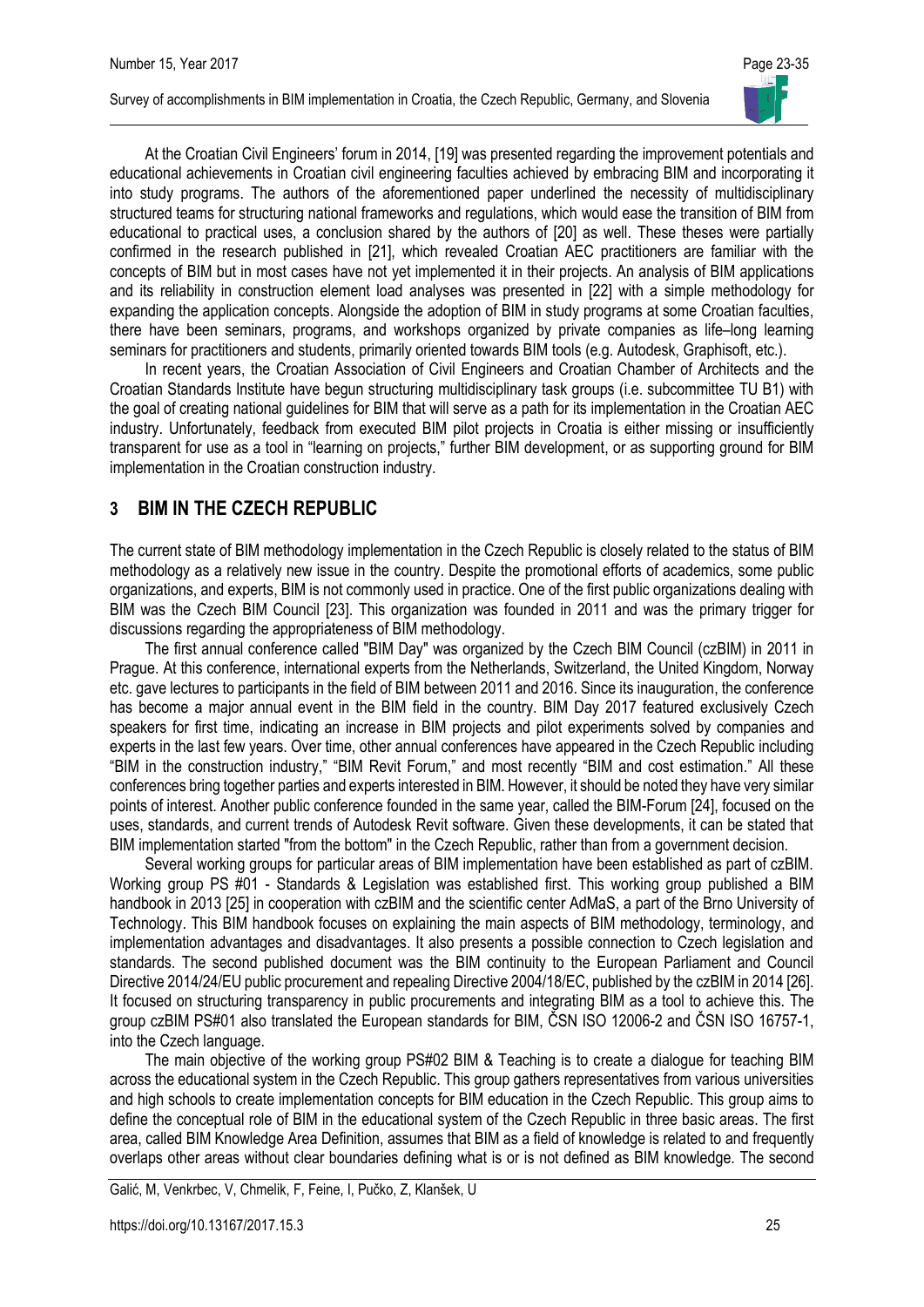

area is devoted to creating a basic definition of BIM education that could be implemented in the current education system. The third area discusses how BIM could be implemented in the Czech education system.

The working group PS#03 BIM & Realization aims to connect construction companies, making the concept of BIM implementation common in construction practices. Members of this working group also prepare a basic nongraphical data content standard 3D model for each type of element specified by the level of development (LoD). One of the main goals of this working group is to define and assign LoDs to each stage of project documentation specified in Czech legislation. The members of this group are designers, construction contractors, and cost estimation experts. Furthermore, working groups PS#04, engaged in Transportation Engineering, and PS#05, focused on BIM & GIS connections, were established in 2017. The aim of these groups is also to prepare a data structure that can be used for creation, transmission, and data management in infrastructure construction and linear structures.

The first scientific contributions regarding BIM in the Czech Republic [27-29] were published in 2013. Contributions discussing construction company risk management [30, 31] constitute a substantial portion of BIM publications and preliminary BIM implementation research results. Results indicated 41% of respondents had already met or observed some project implemented utilizing BIM. Furthermore, 19% of respondents currently used BIM at work [32].

Czech construction projects implementing BIM are presented in the Table 1. The following table shows some examples where BIM was used for more than the design phase of the project.

| Name                                 | <b>Utilization</b>                                                            | Start and Finish of the project | <b>BIM Aspects</b>                                                                                                                                                                                                                                                                                                                            |
|--------------------------------------|-------------------------------------------------------------------------------|---------------------------------|-----------------------------------------------------------------------------------------------------------------------------------------------------------------------------------------------------------------------------------------------------------------------------------------------------------------------------------------------|
| State Opera<br>and<br>administrative | Historical building                                                           | 2012 - 2019                     | Laser scanning;<br>Creating BIM model from the point<br>clouds:                                                                                                                                                                                                                                                                               |
| building                             |                                                                               |                                 | Collaboration in design phase;<br>Modeling and visualization.                                                                                                                                                                                                                                                                                 |
| Subway - Line<br>D, Prague           | Pair of subway<br>tunnels with 3<br>stations                                  | 2012 - 2023                     | Creating a 3D model of the building;<br>Creating a continuous 3D model;<br>Coordination of project participants                                                                                                                                                                                                                               |
| CSOB bank<br>new<br>headquarters     | 7 story offices                                                               | 2015 - 2018                     | BIM execution plan for bank institution;<br>Model implementation from the study<br>phase;<br>BIM model of construction;<br>BIM model of HVAC;<br>Upgrade CAD & CAFM systems;<br>Use in facility management for<br>planning effective office space use;<br>Monitoring operational requirements<br>and maintenance via QR codes, RFID<br>chips. |
| Palmovka<br>Park IV                  | 7 story office building;<br>111 parking places;<br>Area: 18200 m <sup>2</sup> | 2016 - at the design stage      | BIM project;<br>HVAC technology, coordination,<br>bill of quantities;<br>Also scheduled for use during the<br>construction execution.                                                                                                                                                                                                         |

#### **Table 1 BIM pilot projects in Czech Republic**

Some larger construction companies in the Czech Republic have introduced a new job position, the BIM manager. The BIM manager position can be defined as a hygienist of BIM models, because they input actual and correct information into models. It should be noted that these companies usually develop their own BIM Execution Plans (BEPs). These plans typically are not centrally harmonized with standards and legislation.

The implementation of BIM was supported by the Government Council for the construction industry. Government approval of this material confirmed the importance of BIM for the Czech construction industry. The government determined the Ministry of Industry is the coordinator for BIM implementation. A document compiled by the ministry called the Concept of Implementation of the BIM Method in the Czech Republic [33] was presented in June 2017. The concept was discussed with the BIM Inter-Ministerial Expert Group (MES BIM) established by the ministry. The document includes an analysis of the current state–of–the–art BIM and contains key themes such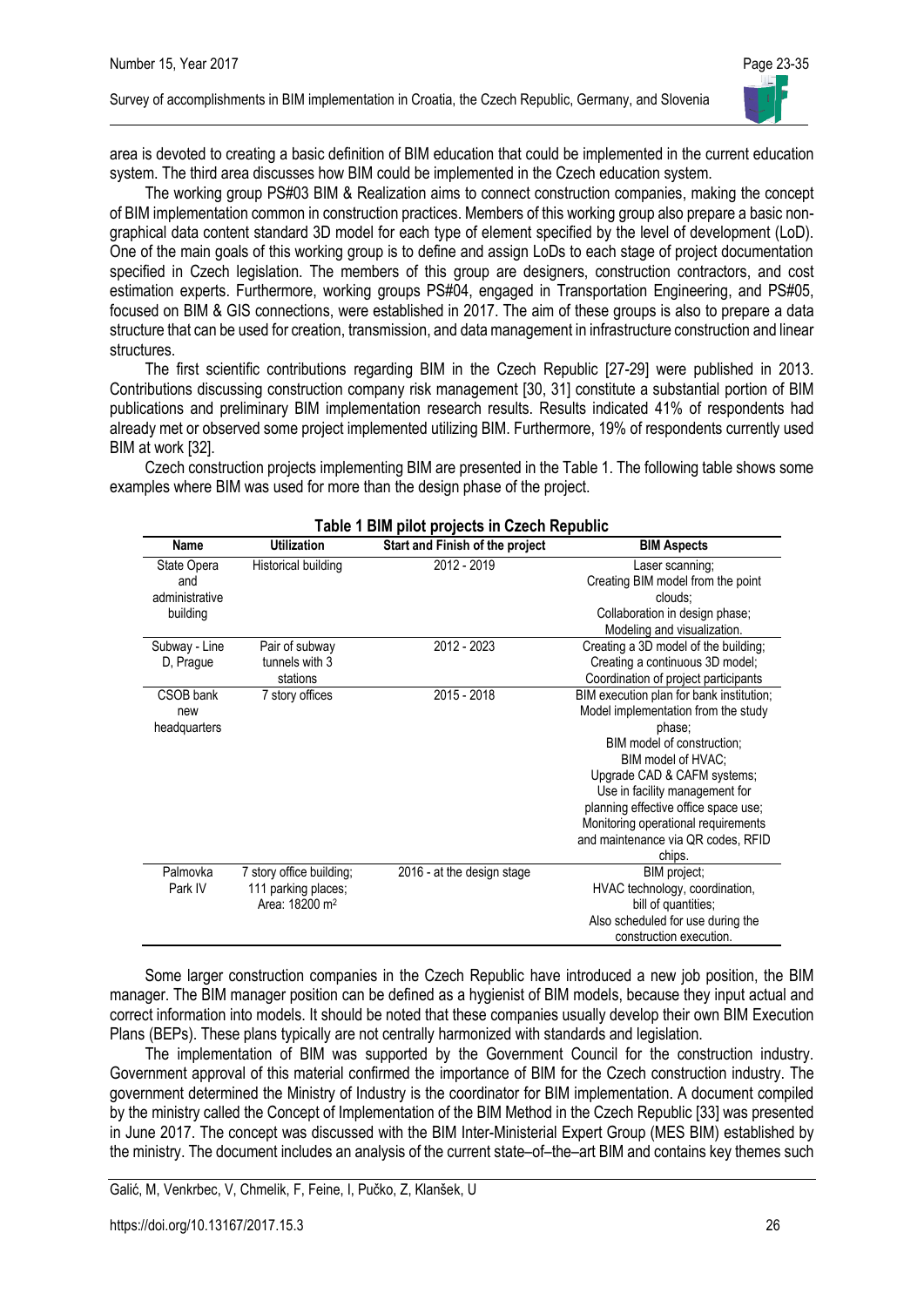

as Construction 4.0, e-government, and smart cities. Other topics are BIM models and requirements for modeling features, a definition of BIM project documentation, and the connections between BIM and geographic information systems (GIS), national standards, copyright issues, public tender issues, facility management, teaching, etc. This document also defines the next workflow and time schedule for BIM implementation.

In the Czech Republic, standards are published by the Office for Technical Standardization. At the national level, a technical standardization committee called TNK 152 – Organization of Information on Buildings and Information Modeling of Buildings (BIM) started work in 2016 and will further elaborate upon BIM methodology standards.

### **4 BIM IN GERMANY**

A study conducted by the Fraunhofer Institute for Industrial Engineering in 2015 analyzed applied planning tools and methodologies in Germany, and concluded that BIM use has not yet become standard. The majority of planners involved in the study were satisfied with 2D-files and traditionally based plans [34]. When determining whether this statement from 2015 is still valid, it is beneficial to look at BIM from a standardization perspective. A standard contains knowledge that is generally accepted by a number of representative experts [35]. This requires a general acceptance of a new method or technology. Typically, experiences with these innovations are collected by practitioners in the industry, promoted by different stakeholders, and, after a period of intense use on the market, can form a standard if commonly accepted. The quality of technical specifications (earlier stage) and standards (advanced stage) regarding BIM can be considered an indicator for assessing the level of implementation in the construction industry.

Being convinced of the advantages of BIM utilization, different initiatives are actively facilitating its use in Germany as well as internationally, making construction stakeholders familiar with BIM as a working methodology. These intentions are expressed in several formats including written recommended practices, guidelines based on practical analysis, and the policy of promoting nationwide entrepreneurial projects applying BIM. The common goal of all available programs appears to be low-threshold access to this specific digital construction process control. Thus, they can be regarded as a precursor to potential industry standard development.

The BIM-Guideline requires further discussion [36]. It was developed by an engineering brain trust and the Federal Ministry of Traffic, Construction, and Urban Development to describe a first approach to practical BIM use for German building owners, architects and engineers, building companies, software enterprises, and prefabricated component manufacturers. However, the BIM-Guideline cannot be classed with general information about software functions, judicial and regulatory construction measures, or the Fee Structure for Architects and Engineers. Conversely, this guideline defines BIM as a combined model–based collaborative working method involving all lifecycle phases of construction projects. It provides an overview of current applications in Germany as well as themes in business ventures, building authorities, and academic and professional education. The report clarifies the challenges connected with the responsibilities of all actors in a model alongside necessary organizational structures and data integrity within BIM–based construction projects. It contains also a simple BIM-implementation plan on an enterprise level [36]. Different requirements for stakeholders from planning and execution standpoints are mentioned alongside the advantages for operating companies in the utilization phase of projects. Technical references and background editing functions for the conjoint work of different actors are discussed. Thus, the reader receives practical support regarding the contents of BIM-settlement plans. According to necessity, the report incorporates data management references within the model and recommended model access instructions. The review summarizes the possibilities for software selection relating to their range of application and gives regulations for minimizing model collision risks. The essential advantages and structures of building information models are explained, informing the user about all types of professional models. Those contents give an overview of architectural, structural, and heating, ventilation, air conditioning and refrigeration (HVACR) exposition as well as extending cost and time dimensions [36].

In conclusion, the BIM-guideline recommends subjects for a prospective general BIM instruction to be developed by appropriate governmental institutions. It is recommended this instruction should broach the issues of BIM–methodology implementation by government authorities and further regulatory framework development [36]. In addition to public authorities, diverse associations are engaged in supporting nationwide, standardized BIM applications. The Association of German Engineers (VDI), as the major technical and scientific registered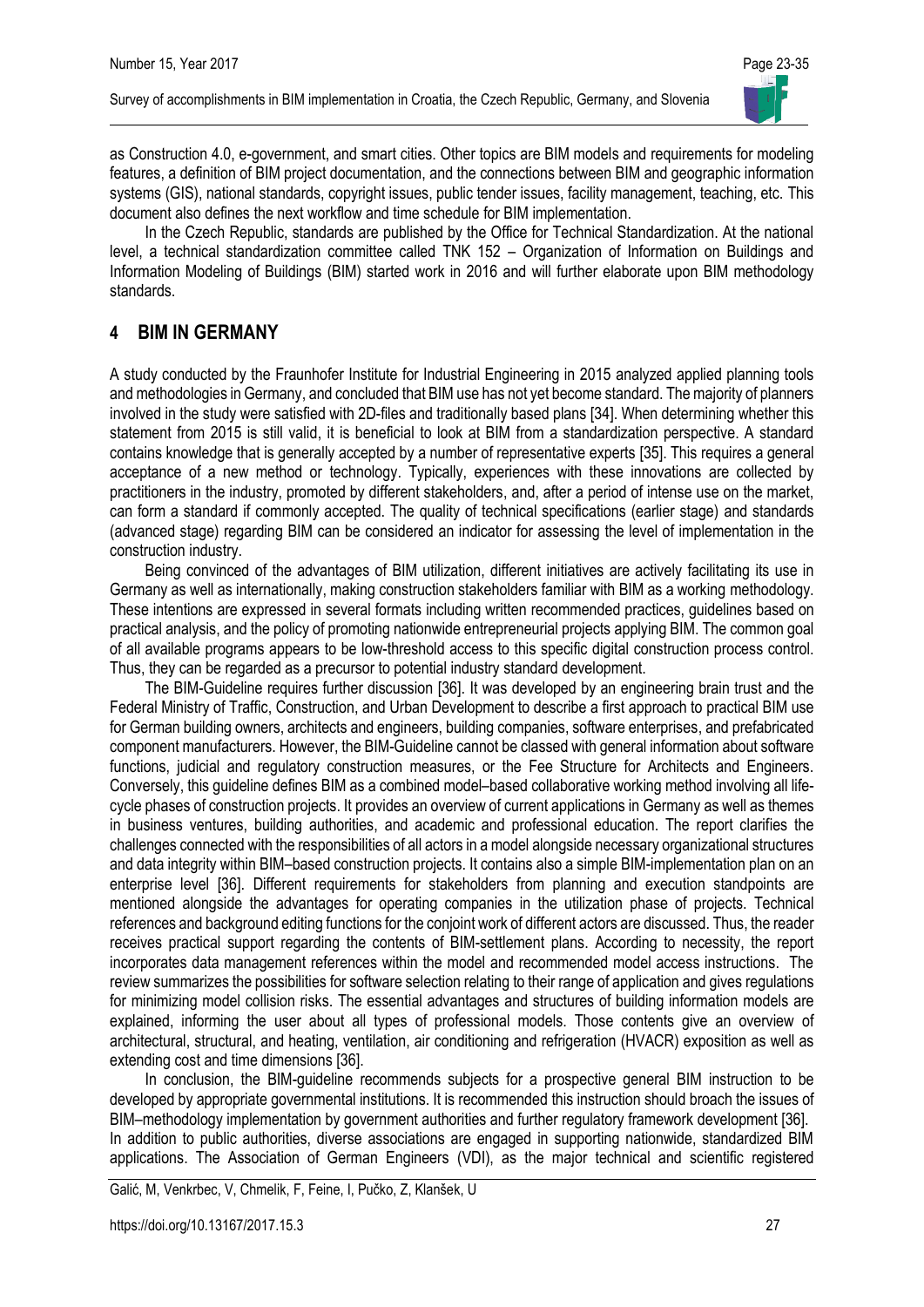

engineering society, serves as an initial national developer for generalities. In January 2017, the VDI (row VDI 2552) published a policy row emphasizing the current activities of standardization concerning BIM utilization. It focused on the use of BIM models for activity quantity replication; the division of cost estimation, time scheduling, floating of tenders, and awarding of contracts in structure control; and the execution of construction work and accounting through all project phases. The target group consisted of participants in construction works who are willing to design processes with commonly usable data. This policy represents the German national standard within international standardization activities. The aim of national and international BIM-committees is to generate universally valid engineering standards applicable to and consistent with all national and international boards. Calls for tenders (public procurement), planning, construction work, and facility management should be executed based on this norm [37].

The German Institute for Standardization (DIN) is the national standards body and represents Germany in the official committees of the European (CEN) and international (ISO) standardization organizations. In those committees, BIM–related standards are developed to facilitate the use of BIM by providing harmonized interfaces, data structures, terminology, and processes. The necessity of converting BIM–related scientific results and practical experiences into commonly accepted standards resulted in the foundation of a new standardization committee at DIN focusing on exclusively BIM–related topics in April 2015. This can be understood as a major step in BIM development in the construction industry because it demonstrated that earlier innovations had now entered the market and were becoming more settled. All standardization efforts undertaken by different parties facilitate the collaboration of individual stakeholders in construction projects and are prerequisite for effectively implementing BIM in the AEC industry.

Alongside others related, two private sector initiatives are deeply involved in BIM implementation. The Building Smart e.V. is an association established in 1995 as an initiative of leading German design, execution and software companies to facilitate the use of model–based planning tools in construction. This initiative primarily focuses on the exchange of data between different parties in construction and missing or insufficient software interfaces for existing tools [38]. The second initiative, the Planen Bauen 4.0 GmbH, can be regarded as the central initiative for implementing digital processes in all organizations involved in the life-cycle of design, building, and operations in construction in Germany. Under the authority of the federal ministries for traffic and digital infrastructure (BMVI), a step–by–step plan for implementing BIM in all public infrastructure projects in Germany has been developed.

On the governmental side, the BMVI is an active player in BIM implementation in Germany. The ministry supports the idea of first building virtually by different means including, for example, funding research and pilot projects, legislation, and networking. The BMVI describes the public sector as one of the largest clients in construction, deriving from this the responsibility to support the cultural change BIM necessitates [39]. The BMVI established a reform commission for large construction projects to analyze the causes of delays and cost increases in some recent construction projects in Germany (e.g. Stuttgart 21, Berlin Airport, Elbe Philharmonic Hall in Hamburg, etc.). The final report produced by the commission generally regarded the use of digital methods like BIM as beneficial and, thus, recommended [40]. The BMVI has defined a public BIM implementation strategy, including structured planning stages alongside contractor and purchaser influences. BIM introduction is planned to last until 2020, with the demand of a special proficiency level 1 for BIM applications. Figure 1 shows three planning stages of the implementation strategy. Stage one was characterized by preparation and practice in pilot projects, standardization in education and advanced trainings, clarification of legal opinions, and the development of BIM– guidelines for precise utilization. From 2017–2020, stage two began with level 1 (as described below) aimed at advanced pilot projects, whereas stage three aims to implement level 1 across the field [39].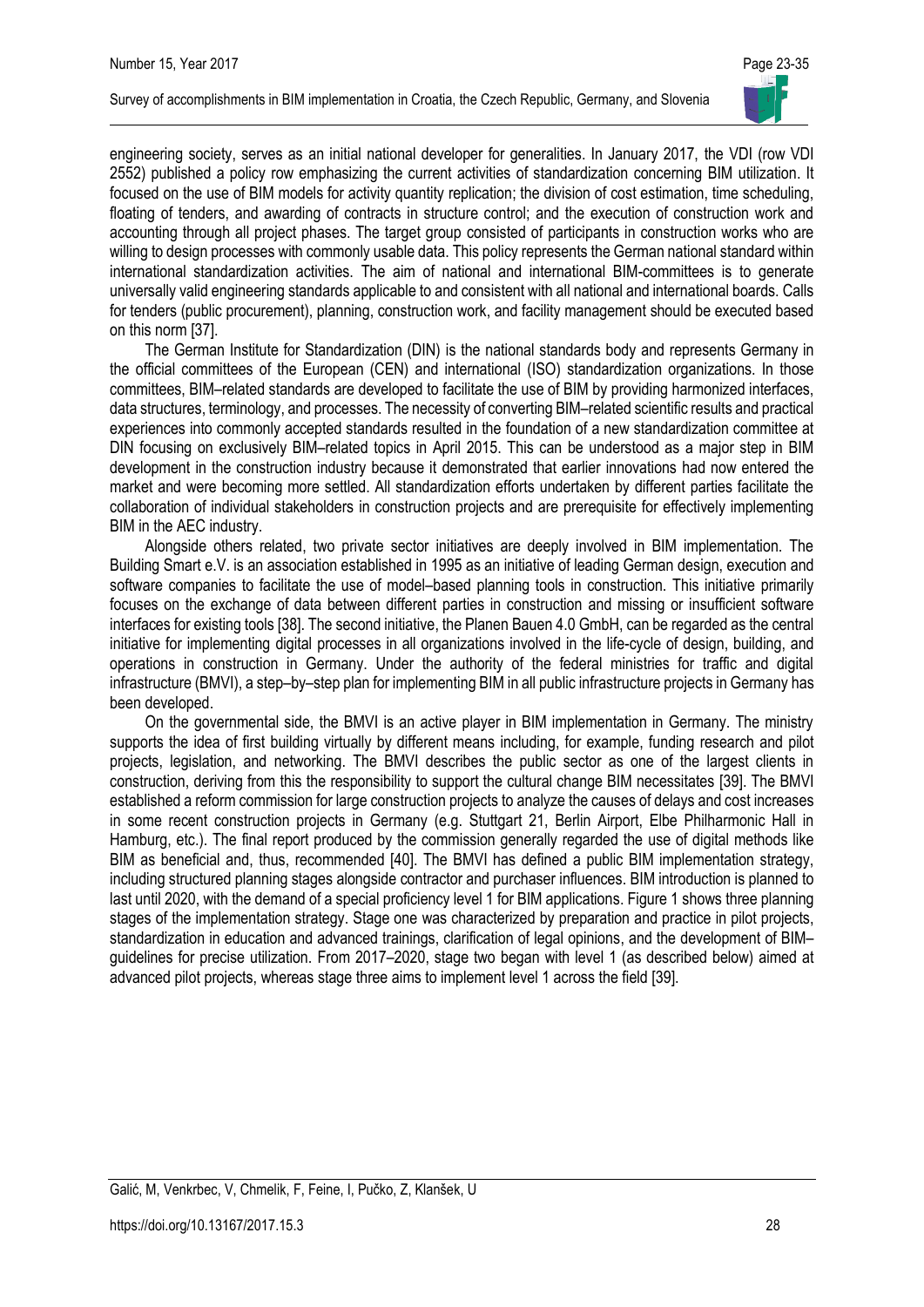

**Figure 1: BIM implementation plan by federal ministry for traffic and digital infrastructure [39]**

"Level 1" describes the minimum requirements which must be fulfilled by all public BIM projects beginning in 2020. It is the responsibility of government authorities to circulate these requirements as new tenders are floated. The requirements divide into three parts: data, processes and qualification. The requirements are shown in Table 2 [39].

A series of BIM pilot projects, also considered as BIM reference projects, has been conducted in Germany. Table 2 gives examples and outlines BIM aspects of special interest from these projects.

| Name                                   | Utilization                                                | Begin and end of<br>project            | <b>BIM</b> aspects                                                                                                                                            |
|----------------------------------------|------------------------------------------------------------|----------------------------------------|---------------------------------------------------------------------------------------------------------------------------------------------------------------|
| <b>Office Center</b><br>Pionierkaserne | 4 stories:<br>underground<br>parking, offices and<br>shops | October 2015 -<br>Beginning of 2017    | Collaboration between small- and medium sized<br>companies.                                                                                                   |
| Bürogebäude Haus H                     | 5 stories office and<br>seminar rooms<br>seminar           | August 2015<br>End of 2016             | Collaboration and as-built model to be used in<br>operation phase (life cycle approach).                                                                      |
| Viaduct Auenbach                       | Total length 290 m<br>Span lengths 20 - 35<br>m            | Beginning of<br>2015<br>End of<br>2016 | Collaboration of special planners.<br>Single central model server.<br>Quantity and cost estimation.<br>Modeling and visualization.<br>Model based scheduling. |
| Railway Viaduct Filstal                | Total length 485 m<br>Span lengths max<br>150 m            | 2014 - 2021                            | Risk minimization; communication between<br>stakeholders; development of role models for<br>participants                                                      |
| <b>Tunnel RASTATT</b>                  | Total length 8.3 km<br>Diameter: 10.6 m                    | 5 years construction<br>period         | Transparency and visualization.<br>Plausibility check of construction scheduling and<br>resource allocation.                                                  |

#### **Table 2 BIM pilot projects [37, 38, 40-42]**

The coordinated preparation of BIM pilot projects allows knowledge for various project types to accumulate, thus facilitating the use of BIM in similar future projects. Additionally, research projects evaluating current BIM practices have been conducted. In 2013, a methodical approach was published by the Karlsruhe Institute of Technology. By addressing different enterprise groups within the construction branches (planners, construction firms, investors, and facility managers), researchers attempted to determine BIM method uses in Germany and the barriers facing this approach [43].

In Germany, a growing number of innovative companies have successfully executed construction projects by utilizing BIM–technologies. Whereas previous projects were primarily located abroad, the tendency to use BIM in national projects has increased. However, BIM is not yet used comprehensively in Germany [44]. This is generally confirmed by [45], who reported the incomplete adoption of BIM and incomplete capitalization of BIM benefits. Challenges relating to the submission and accounting of BIM–based construction projects and the experiences of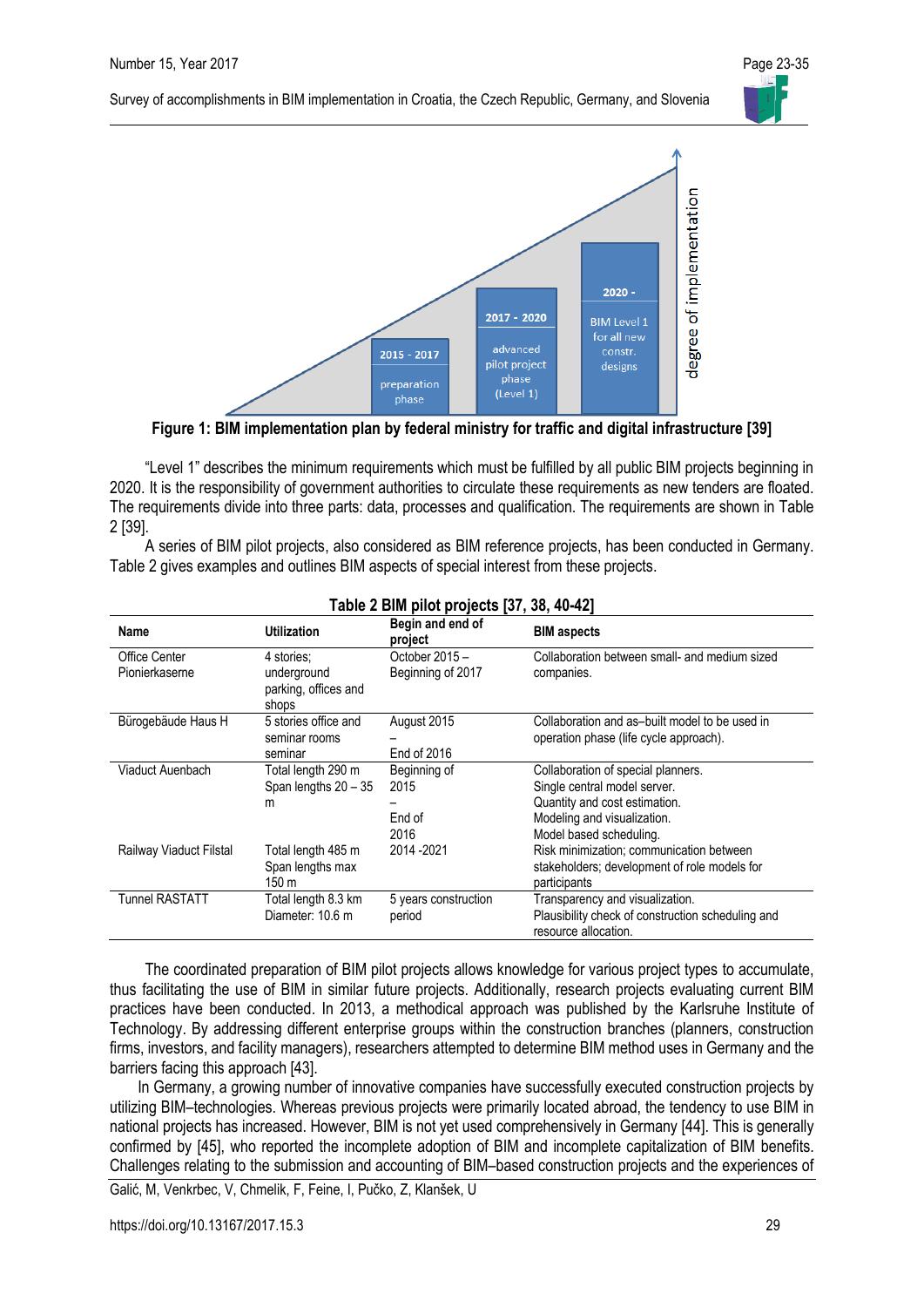

pilot projects will be used to provide the necessary guidance in these fields [40]. Furthermore, standardizations in terminology, procedures, and software interfaces are required for effective cooperation between stakeholders in BIM–based projects as well as regulations relating to model and data copyrights [37].

### **5 BIM IN SLOVENIA**

A broader awareness of the varied benefits BIM brings to project management in the construction industry spread between Slovenian experts and academics years ago. Breakthrough ideas regarding the potentials of BIM were introduced to universities through scientific publications and scholar participation in international conferences. Several years back, Slovenian universities adopted BIM topics into the curricula of their civil engineering study programs, and learning contents are now periodically supplemented accordingly to current developments.

Mutual collaboration between universities and industry quickly revealed the requirement for an integrated BIM approach in construction operations. For instance, some early BIM–based projects such as DEGRIP [46] and jaBIM [47] were even supported by Slovenian Human Resources Development and Scholarship Fund, which acts within the European Social Fund framework. The outputs of the DEGRIP project provided 3D and 4D models for underpasses in Grlava and Ljutomer, whereas the implementation of the jaBIM project provided a BIM model for the Vinarium Tower in Lendava containing equal informational dimensions (see Figure 2).



**Figure 2 Grlava underpass (DEGRIP project) [46] and Vinarium Tower (jaBIM project) [47]**

In practice, some relatively satisfactory attempts to introduce the BIM approach to Slovenian construction firms have been made. However, those BIM applications, which proved to be effective, were usually achieved notwithstanding the absence of particular investor demands or state instructions, and were generally performed as single projects with no specific guidelines for the further use of acquired models. Nevertheless, the BIM paradigm is steadily expanding into the Slovenian construction sector and such developments are mostly guided by the requirement for improved business performance.

The establishment of the BIM Association Slovenia (siBIM) in 2015 [48] appears to signify a more intensive shift in the systematic introduction of the BIM approach in Slovenia. The siBIM Association was developed as a voluntary, independent, and non-profit organization connecting experts from academia and industry who are active in the BIM field. Its main objective is to provide professional development, training, networking, socializing, and experience–based collaboration. The previously mentioned association now consists of over 135 members from the academic community, government, and companies. Two successful conferences were recently organized by siBIM association, the siBIM2015 [49] and siBIM2016 [50], including a BIMathlon event [51].

The first BIM Forum was another significant event for BIM implementation in Slovenia, which took place at Bled in June, 2016 [52]. The organization of this event was motivated by the demonstration of good practices and sharing of ideas for setting a national BIM implementation strategy into practice. The aforementioned event hosted many prominent BIM experts and members of the EU BIM Task Group, which operates under the patronage of the European Commission. Slovenian participants consisted of siBIM members, managers, directors, and other decision-makers active in industry and the public sector. Representatives from the Ministry of Infrastructure, Ministry of the Environment and Spatial Planning, Ministry of Public Administration, Ministry of Health, Ministry of Defense and Slovenian Chamber of Engineers also participated in the event.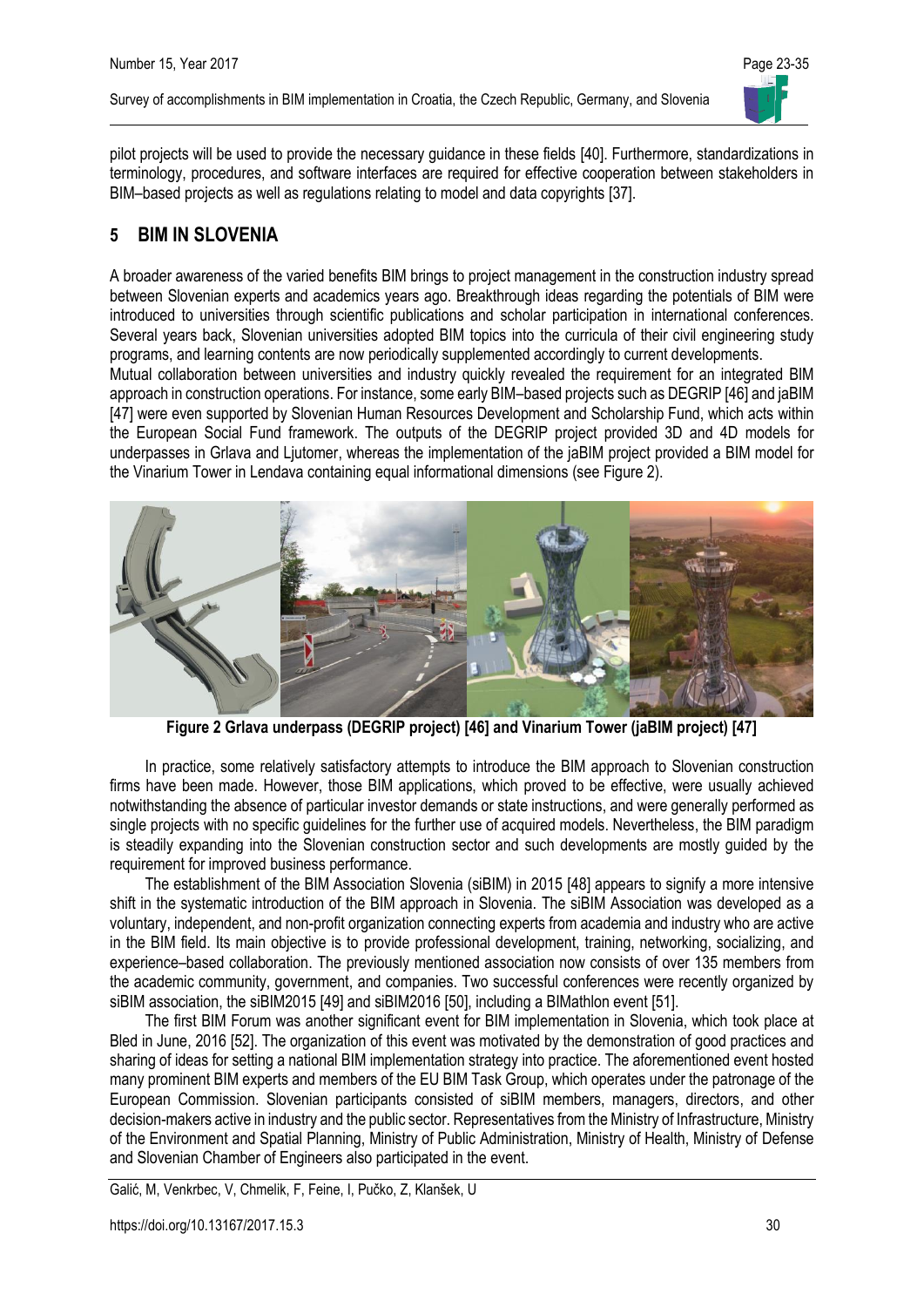



**Figure 3 Members of EU BIM Task Group [53]**

The inclusion of Slovenia in the EU BIM Task Group, which currently contains 21 members within the frame of European Commission (see Figure 3), represents yet another important milestone in furthering the introduction of BIM. The primary intention of this group is to unite national endeavors into a common and harmonized European methodology to digitalize the construction industry [53].

The successes of past events have motivated the siBIM Association to set challenging goals for the future, including the implementation of national BIM research activities, creating working groups to determine Slovenian BIM guidelines, the development of a register of successfully completed projects which were supported by BIM, and increasing membership in buildingSMART. There already exist successfully completed BIM applications in the Slovenian construction sector that can be utilized as examples of good practices. Many instances have also been collected in reference [54], and some recent examples are briefly introduced below.

Construction on the residential block in Ljutomer [55] utilized BIM to create variant 4D and 5D models relating to optional technologies for building external walls. The objective was to determine the most suitable solution for building from the perspectives of construction duration, costs, and energy savings. The outputs of the project demonstrated that such BIM models are particularly useful in preliminary project phases. The modeled and completed residential blocks in Ljutomer are presented in Figure 4.



**Figure 4 Modeled and completed residential block in Ljutomer [56]**

The BIM approach was also practically applied to construction monitoring of a parking garage Gabrijela [57], located at Prešernova Street in Maribor. Here, the developed 4D model was applied to support construction monitoring and time deviation analysis. The construction process was monitored bay digital interval camera positioned at an appropriate height on a nearby existing building. The outputs of the BIM model and recorded photographic data were employed to analytically compare planned and executed activities, as shown in Figure 5.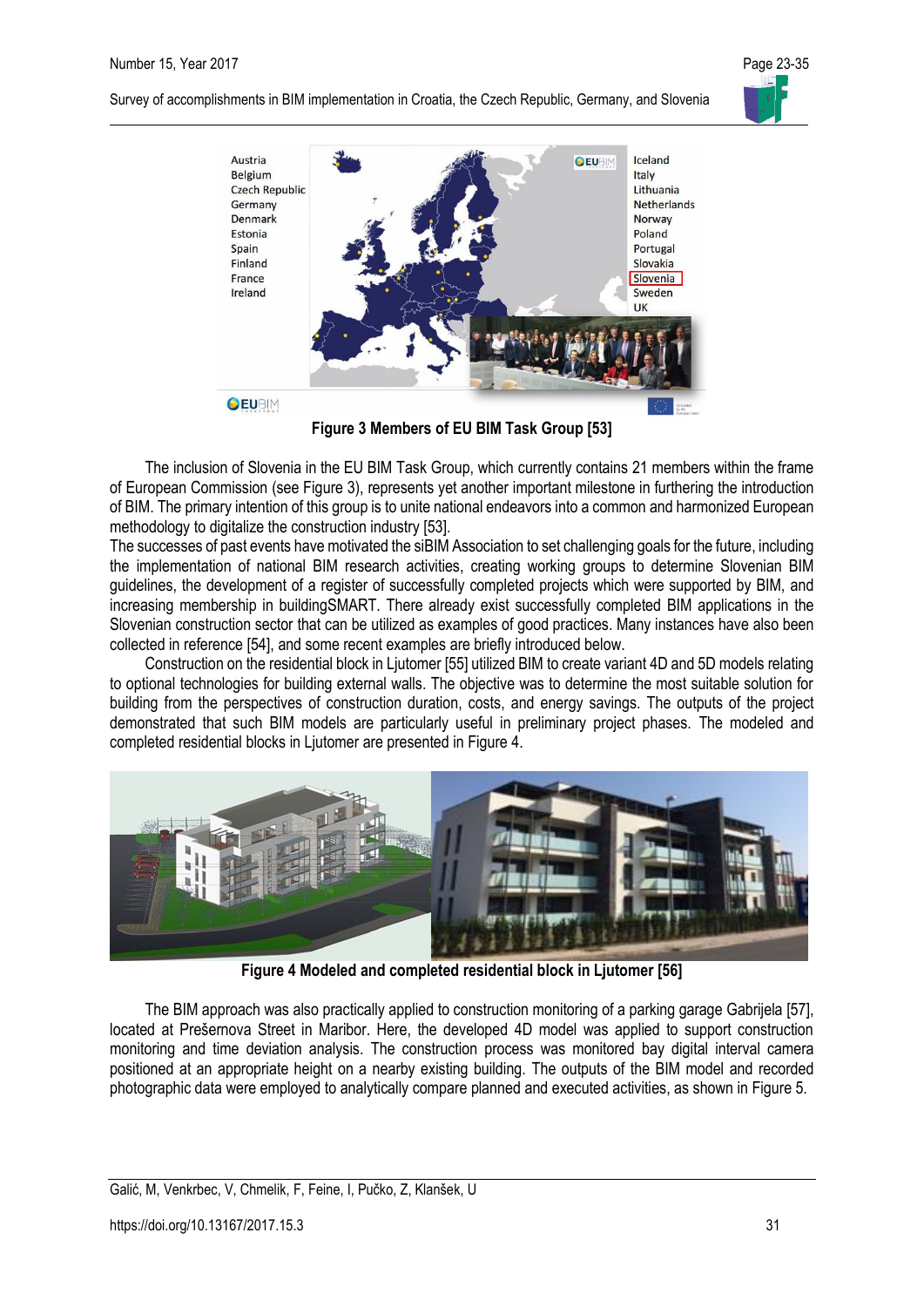



**Figure 5 BIM–supported comparison of planned and realized activities for parking garage in Maribor [58]**

The final example of good BIM practice reviewed here was a 6D model applied to covering maintenance planning for a business–storage facility located in Hoče [59]. The developed 6D BIM was intended to be a service– book for the constructed object, including all required maintenance activities and related costs from the beginning of usage to the end of the projected lifecycle. The BIM model and completed business–storage facility are shown in Figure 6.



**Figure 6 BIM model and completed business-storage facility in Hoče [60]**

The successful completion of BIM projects is expected to encourage more intensive implementations of new BIM projects in the Slovenian public sector and industry. Some forecasted construction projects have developed an informal tendency to use the BIM approach; however, no requirement for use exists at the national level.

### **6 DISCUSSION AND CONCLUSIONS**

As expected, there exist significant differences in the acceptance and implementation of BIM in the analyzed countries. Though BIM is a relevant topic in all analyzed AEC industries, it is yet to be defined as a standard regardless of its implementation level. Construction projects implementing BIM are considered to be pilot projects, and their feedback on the benefits of BIM are still being analyzed. However, it is possible to conclude that BIM will inevitably be used in the future of all construction sectors (e.g. education, practice, legislation, public procurement process, contracting, etc.). The works of various BIM organizations and initiatives, standardizations, and expert groups aiming to carry out the EU directive indicate that BIM is becoming an important national issue in the EU.

Although there is a clear trend of BIM expansion in the Croatian AEC, there remain obvious gaps and a lack of practical experience–based feedback for its implementation. It is expected that BIM in Croatia, driven from educational and scientific levels, will first be developed in legislation and standardization framework, and will afterwards be practically implemented in construction projects.

The construction industry in the Czech Republic has all the necessary preconditions to fully implement BIM. Architects and engineers have a good knowledge of the issue due to the frequency and availability of information and conferences. Unfortunately, the standards and legal framework that would speed practical implementation are still lacking. The first projects that were designed and processed in BIM appeared in the field of construction management. The first examples of implementation used only 3D models; other dimensions were not meaningfully exploited. The other model dimensions that were not exploited include a large database of default price list items (around 170,000 items) which could be connected using 4D BIM. Additionally, 5D BIM has the potential to be implemented using an extensive database of time standards (around 50 typical network diagrams). There is great potential for BIM development hidden in these areas.

Galić, M, Venkrbec, V, Chmelik, F, Feine, I, Pučko, Z, Klanšek, U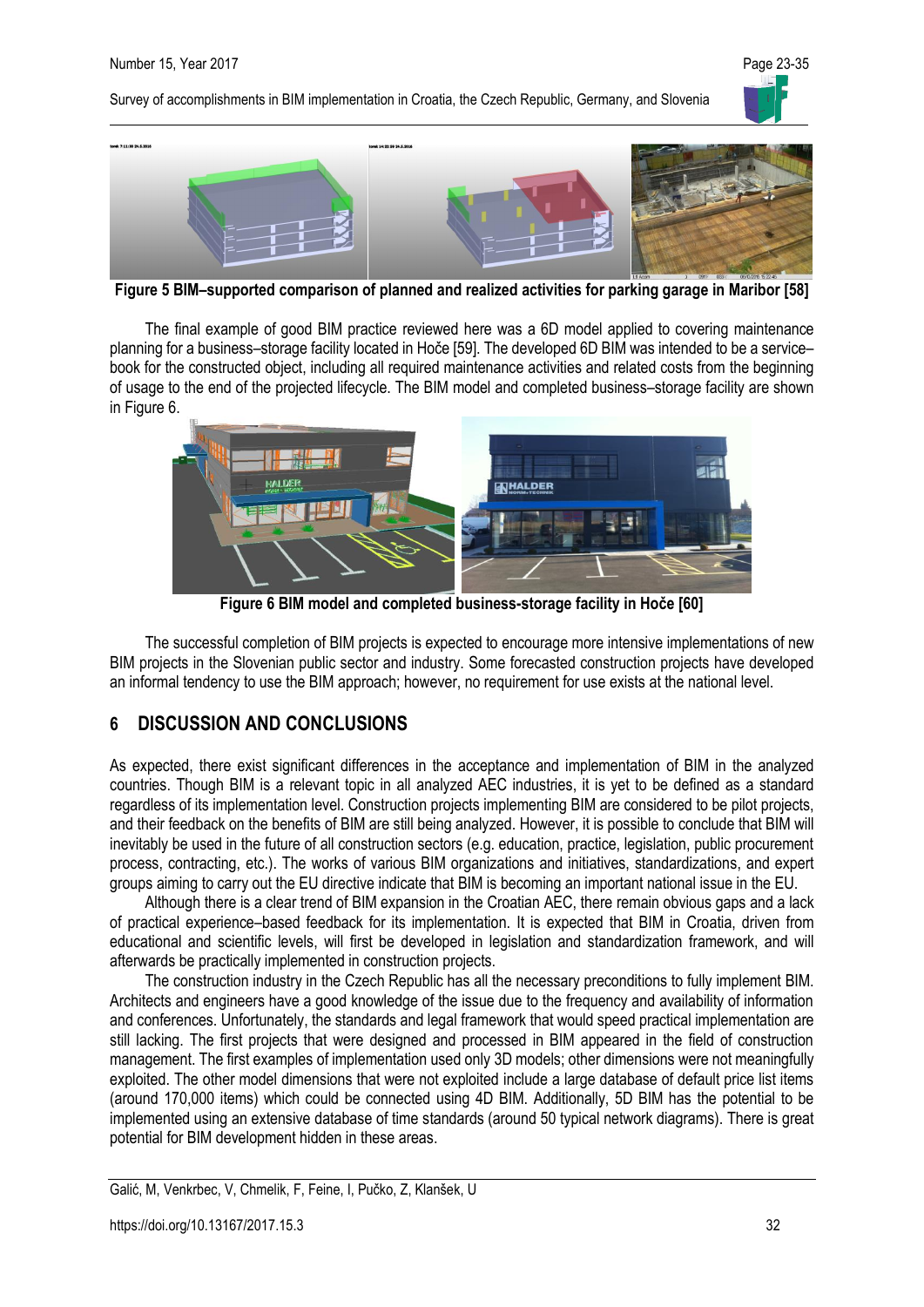

Different industry and government–driven organizations are facilitating BIM implementation in Germany. In the public sector, a step–by–step plan has been developed to ensure BIM will be implemented in the design phase of all new public projects starting in 2020. In the private sector, companies began implementing BIM technologies on a departmental level to increase efficiency in typical areas such as quantity estimation, site layout planning, and 3D and 4D representations of project specifications.

The need to implement the BIM approach in the AEC industry was first identified by academic circles where early pilot projects were conducted primarily for research purposes. These projects soon attracted much attention in commercial and non-commercial companies. This led to the foundation of the BIM Association of Slovenia, which began with the integration and systematic regulation of BIM in a broader sense. Successfully executed BIM conferences, the BIMathlon, and BIM Forum events, alongside inclusion into the EU BIM Task Group, set a cornerstone for the further development and use of the BIM approach in Slovenia. The activity program recently set by the BIM Association of Slovenia gives some directions for creating standards for the BIM approach, national guidelines for practical BIM implementation, regulations for the BIM approach, etc.

It can be concluded that BIM is a developing topic in the analyzed countries. Active initiatives exist with the primary goals of BIM educational and practical implementation. However, as a concept changing current and adopted AEC business methods, its adoption is formally supervised or entirely framed. Furthermore, it can be concluded that BIM adoption tools and methodologies are similar in the analyzed countries. The path of recognizing and implementing BIM in EU member countries appears to be directionally progressing from northern to southern EU countries. Regarding the theoretical prospect of BIM as a "bridge" towards a unified construction market, it can be assumed that BIM will require standardization on the union level similar that formed by Eurocodes.

#### **Acknowledgments**

The authors acknowledge the financial support from the Slovenian Research Agency (research core funding No. P2-0129).

#### **References**

[1] Galić, M.; Venkrbec, V.; Chmelik, F.; Feine, I.; Pučko, Z.; Klanšek, U. 2017: Review of BIM's Implementation in some EU AEC Industries. In: Cerić A, Martina H, Radujković M, Vukomanović M, Završki I, editors. 13th International Conference Organization, Technology and Management in Construction. Poreč, Croatia: Croatian Association for Construction Management, pp. 462-476

[2] Eastman, C. 1975: The use of computers instead of drawings in building design, Journal of the American Institute of Architects, 3, pp. 46-50,

[3] Bazjanac, V. 2004: Virtual building environments (VBE)-applying information modeling to buildings. In: Dikbaş A, Scherer R, editors. eWork and eBusiness in Architecture, Engineering and Construction. 5th European conference on product and process modelling in the building and construction industry - ECPPM 2004. Istanbul, Turkey: A.A. Balkema Publishers; pp. 58- 72.

[4] Eastman, C. M.; Teicholz, P.; Sacks, R.; Liston, K. 2011: BIM handbook: A guide to building information modeling for owners, managers, designers, engineers and contractors, John Wiley & Sons

[5] Azhar, S.; Alex Behringer, B. 2013: A BIM-based approach for communicating and implementing a construction site safety plan. 49th ASC Annual International Conference Proceedings, Associated Schools of Construction.

[6] Galić, M.; Vu, L. N.; Feine, I. 2015: Weather Forecast as an Additional Dimension to BIM. In: Cerić A, Korytarova J, Radujković M, Vukomanović M, Završki I, editors. 12th International Conference Organization, Technology And Management In Construction Primoštem, Croatia: Croatian Association for Construction Management; University of Zagreb, Faculty of Civil Engineering; pp. 355-364.

[7] Succar, B. 2009: Building information modelling framework: A research and delivery foundation for industry stakeholders, Automation in Construction, 18 (3), pp. 357-375[, https://doi.org/10.1016/j.autcon.2008.10.003](https://doi.org/10.1016/j.autcon.2008.10.003)

[8] Galic, M.; Dolacek-Alduk, Z.; Cerovecki, A.; Glick, D.; Abramovic, M. 2014: BIM in planning deconstruction projects. In: Mahdavi A, Martens B, Scherer R, editors. eWork and eBusiness in Architecture, Engineering and Construction: ECPPM 2014. Vienna, Austria: CRC Press; pp. 81-85.

[9] European Parliament. 2014: Directive 2014/24/EU of the European Parliament and of the Council of 26 February 2014 on public procurement and repealing Directive 2004/18/EC. EU: Official Journal of the European Union pp. 64-242.

[10] Galić, M.; Završki, I.; Dolaček-Alduk, Z. 2013: Reengineering the construction companies in time of the recession. In: Dunović IB, Mlinarić V, Završki I, editors. 11th International conference Organization, Technology and Management in Construction. Dubrovnik, pp. 68-78.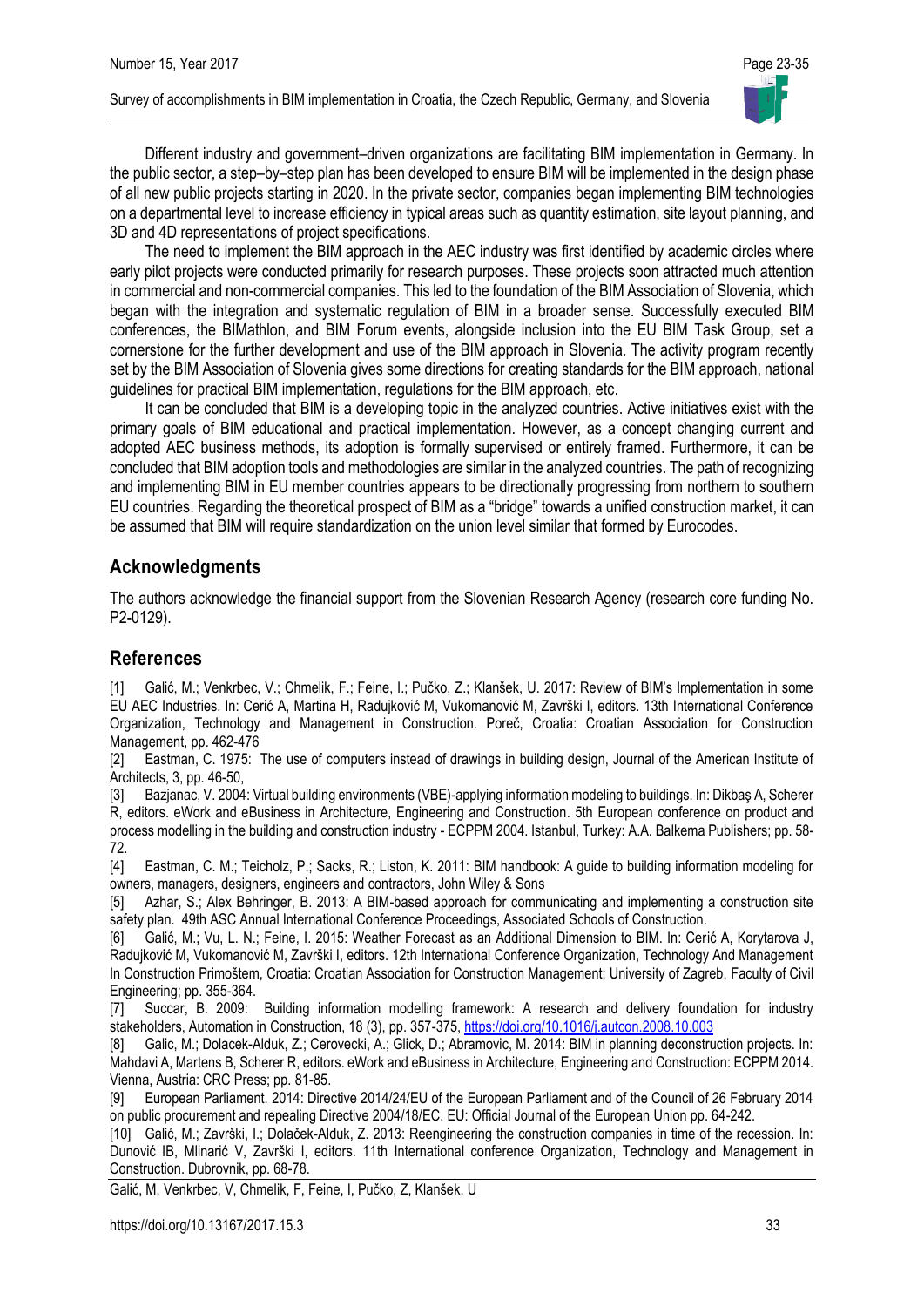

[11] Galić, M.; Dolaček-Alduk, Z.; Uremović, B. 2013: Constructability-Buildability-Izgradivost, Electronic Journal of the Faculty of Civil Engineering Osijek-e-GFOS, 6, pp. 68-80, <https://dx.doi.org/10.13167/2013.6.7>

[12] Jurčević, M.; Pavlović, M.; Šolman, H. 2017: Opće smjernice za BIM pristup u graditeljstvu Hrvatska komora inženjera građevinarstva, Zagreb.

[13] Pantouvakis, J.-P. 2011: Building information modelling (BIM) implications in construction management. In: Cerić A, Nahod M-M, Radujković M, Vukomanović M, editors. 10th International conference organization, technology and management in construction. Šibenik, Croatia: Faculty of Civil Engineering University of Zagreb & Croatian Association for Construction Management, pp. 1-5.

[14] Kozlovská, M.; Struková, Z. 2011: Opportunities and possibilities for more effective construction site layout planning. In: Cerić A, Nahod M-M, Radujković M, Vukomanović M, editors. 10th International conference organization, technology and management in construction. Šibenik, Croatia: Faculty of Civil Engineering University of Zagreb & Croatian Association for Construction Management, pp. 1-15.

[15] Kim, K. P.; Park, K. S. 2013: BIM feasibility study for housing refurbishment projects in the UK, Organization, Technology & Management in Construction: An International Journal, 5 (Special), pp. 765-774[, https://doi.org/10.5592/otmcj.2013.2.1](https://doi.org/10.5592/otmcj.2013.2.1)

[16] Travaglini, A.; Radujković, M.; Mancini, M. 2014: Building Information Modelling (BIM) and Project Management: a Stakeholders Perspective, Organization, Technology & Management in Construction: An International Journal, 6 (2), pp. 1001- 1008[, https://doi.org/10.5592/otmcj.2014.2.8](https://doi.org/10.5592/otmcj.2014.2.8)

[17] Salleh, H.; Fung, W. P. 2014: Primjena Building Information Modelinga: analiza na osnovi interesnih skupina, Građevinar, 66 (08.), pp. 705-714, <https://doi.org/10.14256/JCE.1007.2014>

[18] Skibniewski, M. J. 2014: Construction Project Monitoring with Site Photographs and 4D Project Models, Organization, Technology & Management in Construction: An International Journal, 6 (3), pp. 1106-1114, <https://doi.org/10.5592/otmcj.2014.3.5>

[19] Stober, D.; Dolaček-Alduk, Z.; Vukomanović, M.; Radujković, M.; Galić, M.; Kolarić, S. 2015: Improvement of civil engineering education in the field of building informatiom modeling Izazovi u graditeljstvu 3, Lakušić S, Hrvatski savez građevisnkih nženjera (HSGI), Zagreb, Croatia, pp. 268-287

[20] Kovačić, I.; Filzmoser, M.; Kiesel, K.; Oberwinter, L.; Mahdavi, A. 2015: Izobrazba o primjeni BIM-a kao podrške integriranom projektiranju, Građevinar, 67 (06.), pp. 537-546[, https://doi.org/10.14256/JCE.1163.2014](https://doi.org/10.14256/JCE.1163.2014) 

[21] Kolarić, S.; Pavlović, D.; Vukomanović, M. 2015: Developing a methodology for preparation and execution phase of construction project, Organization, Technology & Management in Construction: An International Journal, 7 (1), pp. 1197-1208, <https://doi.org/10.5592/otmcj.2015.1.4>

[22] Baroš, T. 2016: Primjena BIM tehnologije i njezina pouzdanost u statičkoj analizi konstrukcija, Tehnički vjesnik-Technical Gazette, 23 (4), pp. 1221-1226[, https://doi.org/10.17559/TV-20141201232823](https://doi.org/10.17559/TV-20141201232823)

[23] Czech BIM Council 2015: Czech BIM Council - official website, [http://czbim.org/,](http://czbim.org/) Accessed 9 November 2017

[24] BIM-forum 2017: BIM-forum - official website[, http://bim-forum.cz/,](http://bim-forum.cz/) Accessed 9 November 2017

[25] Černý, M.; Tomanova, Š.; Pospišilova, B.; Vyhnalek, R.; Jirat, M.; Lubas, A. et al. 2013: BIM příručka, 1st edition, Czech BIM Council, Prague.

[26] Černý, M.; Tomanova, Š.; Pospišilova, B.; Lubas, A.; Kaiser, J.; Vyhnalek, R. 2014: CzBIM komentář směrnice 2014/24/EU, 1st edition, Czech BIM Council, Prague.

[27] Jašek, M.; Česelský, J.; Vlček, P.; Černíková, M.; Berankova, E. W. 2014: Application of BIM process by the evaluation<br>of building energy sustainability, Advanced Materials Research, 899, pp. 7-10, of building energy sustainability, Advanced Materials Research, 899, pp. 7-10, <https://doi.org/10.4028/www.scientific.net/AMR.899.7>

[28] Fridrich, J.; Kubečka, K. 2014: BIM-The Process of Modern Civil Engineering, Advanced Materials Research, 899, pp. 579-582[, https://doi.org/10.4028/www.scientific.net/AMR.899.579](https://doi.org/10.4028/www.scientific.net/AMR.899.579)

[29] Venkrbec, V. 2013: Application process BIM in projects in Czech Republic, Development trends in the design, preparation, implementation and maintenance of constructions, Bratislava, Slovakia, pp. 228-233

[30] Tomek, A.; Matějka, P. 2014: The impact of BIM on risk management as an argument for its implementation in a construction company, Procedia Engineering, 85, pp. 501-509,<https://doi.org/10.1016/j.proeng.2014.10.577>

[31] Matějka, P.; Kosina, V.; Tomek, A.; Tomek, R.; Berka, V.; Šulc, D. 2016: The Integration of BIM in Later Project Life Cycle Phases in Unprepared Environment from FM Perspective, Procedia Engineering, 164, pp. 550-557, <https://doi.org/10.1016/j.proeng.2016.11.657>

[32] Juszczyk, M.; Výskala, M.; Zima, K. 2015: Prospects for the use of BIM in Poland and the Czech Republic–Preliminary research results, Procedia Engineering, 123, pp. 250-259[, https://doi.org/10.1016/j.proeng.2015.10.086](https://doi.org/10.1016/j.proeng.2015.10.086)

[33] Anon. 2017: Concept of Implementation of the BIM Method in the Czech Republic, 4nd edition, Ministry of Industry and Trade, Prague.

[34] Braun, S.; Reick, A.; Köhler-Hammer, C. 2015: Ergebnisse der BIM-Studie für Planer und Ausführende, Digitale Planungs-und Fertigungsmethoden. Stuttgart: Fraunhofer Institut für Arbeitswissenschaft und Organisation. (in German)

[35] DIN EN 45020. Standardization and related activities - General vocabulary (ISO/IEC Guide 2:2004); Trilingual version EN 45020:2006.